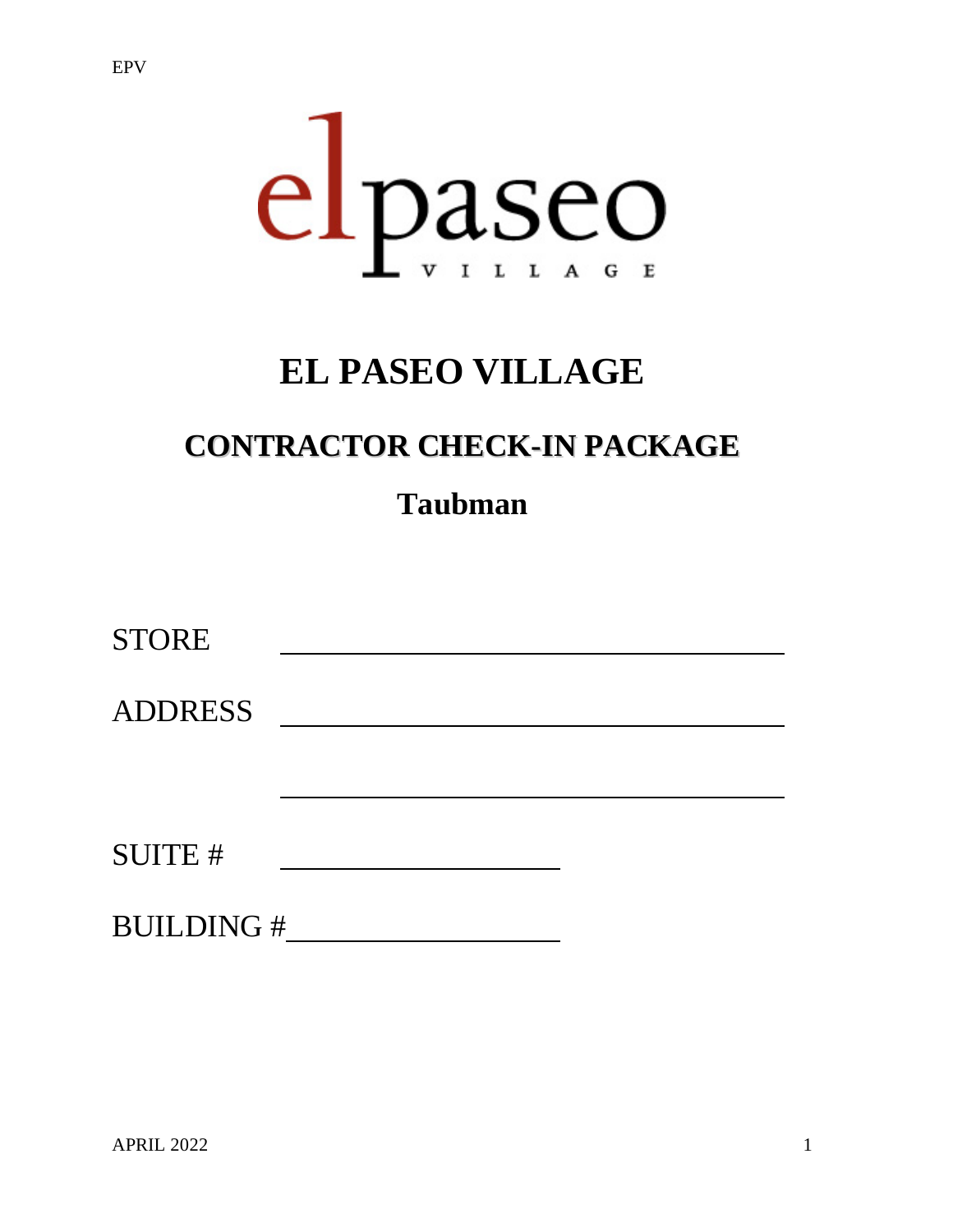## **DIRECTORY**

EPV

| <b>CONTACT INFORMATION</b>                       | 3              |
|--------------------------------------------------|----------------|
| <b>STREET &amp; SUITE ADDRESSES</b>              | $\overline{4}$ |
| <b>VENDOR CONTACT LIST</b>                       | 5              |
| TENANT START-UP CONTACT LIST                     | 6              |
| <b>CONTRACTOR SUBLIST</b>                        | 7              |
| FORWARD TO RULES AND REGULATIONS                 | 8              |
| TENANT DRAWING SUBMISSION REQUIREMENTS           | 8              |
| PERMIT APPLICATION AND REQUIREMENTS              | 8              |
| <b>CONSTRUCTION RULES AND PROCEDURES</b>         | 9              |
| <b>CERTIFICATES OF INSURANCE</b>                 | 10             |
| <b>GENERAL REQUIREMENTS</b>                      | 11             |
| <b>DELIVERIES AND ACCESS</b>                     | 12             |
| <b>TRASH REMOVAL</b>                             | 12             |
| <b>PARKING</b>                                   | 12             |
| <b>UNLOADING</b>                                 | 12             |
| <b>TEMPORARY UTILITIES</b>                       | 12             |
| <b>WORK PRACTICES</b>                            | 12             |
| <b>USE OF COMMON AREA</b>                        | 13             |
| PROTECTION OF WORK AND PROPERTY                  | 13             |
| STRICTLY PROHIBITED WORK AND PRACTICE            | 13             |
| <b>OSHA</b>                                      | 14             |
| PERMANENT UTILITIES AND BUSINESS LICENSES        | 14             |
| <b>GUARANTEES</b>                                | 14             |
| <b>CERTIFICATE OF OCCUPANCY</b>                  | 14             |
| <b>LANDLORD IMPROVEMENTS</b>                     | 14             |
| <b>LIENS</b>                                     | 15             |
| <b>AS-BUILT DRAWINGS</b>                         | 15             |
| LANDLORD APPROVED CONTRACTORS/OTHER REQUIREMENTS | 15             |
| <b>AS-IS CONDITIONS</b>                          | 15             |
| <b>LANDLORD'S LETTER OF ACCEPTANCE</b>           | 15             |
| CONTRACTOR ACKNOWLEDGEMENT                       | 16             |
| <b>EXHIBIT A</b>                                 | 17             |
| <b>EXHIBIT B</b>                                 | 18             |
| <b>ADDENDUM TO EXHIBIT B</b>                     | 19             |
| <b>EXHIBIT C</b>                                 | 20             |
| <b>EXHIBIT D</b>                                 | 21             |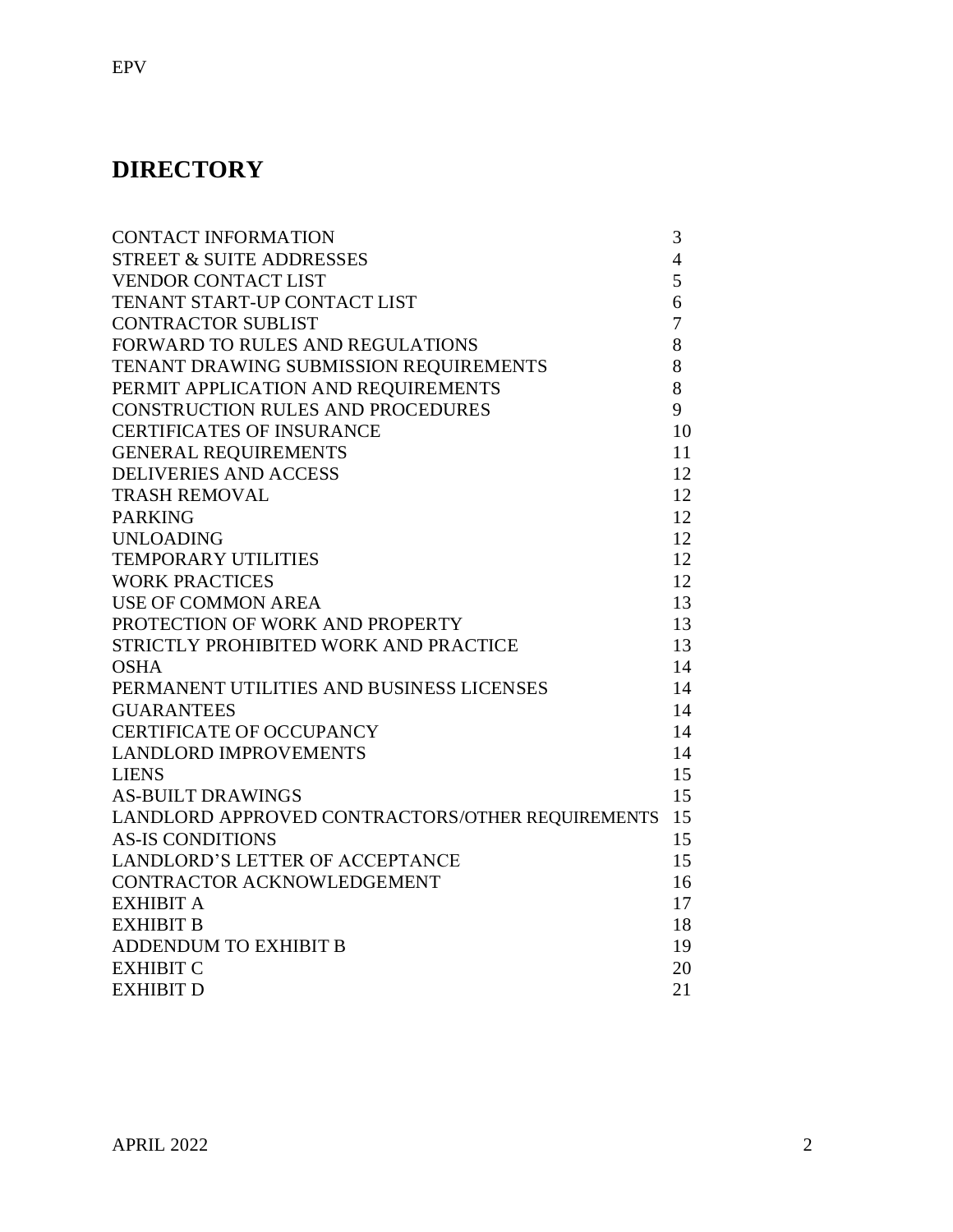## **CONTACT INFORMATION**

### **The Gardens on El Paseo**

General Manager: Patrick Klein [pklein@taubman.com](mailto:pklein@taubman.com) Facilities Manager: Gabe Bracamonte [gbracamonte@taubman.com](mailto:gbracamonte@taubman.com) Marketing & Property Specialist: Deja Kreutzberg [dkreutzberg@taubman.com](mailto:dkreutzberg@taubman.com) 73-545 El Paseo, Suite 2500 Palm Desert, CA 92260 Phone: (760) 862-1990 Fax: (760) 862-1884

### **Tenant Coordinator**

Jennifer Grider Senior Tenant Coordination Taubman 200 East Long Lake Road, Suite 300 Bloomfield Hills, MI 48304-2324 T: 248-258-7396 **[jgrider@Taubman.com](mailto:jgrider@Taubman.com)**

## **El Paseo Village 24 Hour Security Contact**

760-250-2047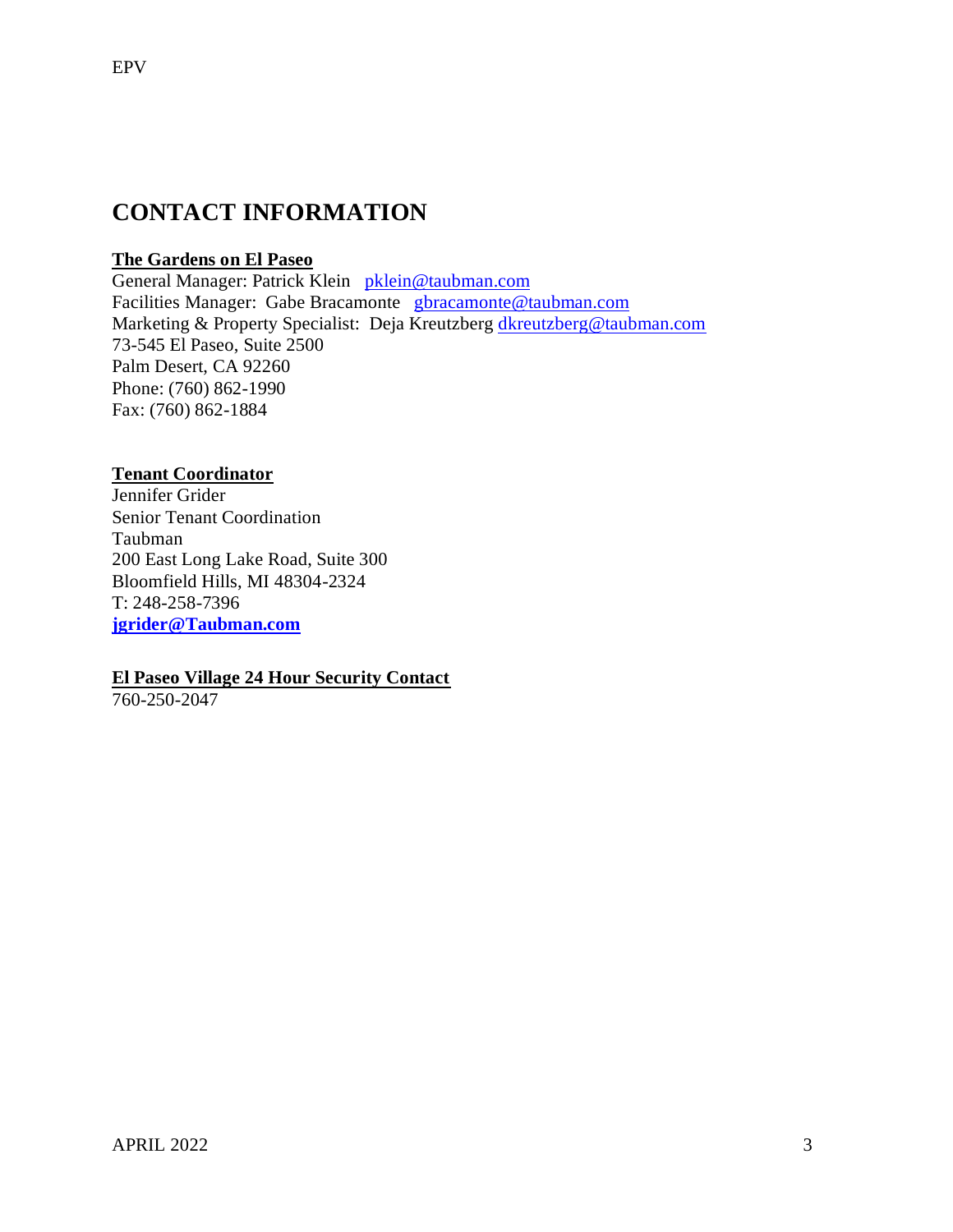## **STREET & SUITE ADDRESSES**

| <b>ADDRESS:</b>                          | <b>SUITE#</b> |
|------------------------------------------|---------------|
| 73-445 El Paseo<br>Palm Desert, CA 92260 | 100<br>101    |
|                                          | 102           |
| 73-425 El Paseo                          | 104           |
| Palm Desert, CA 92260                    | 108<br>110    |
|                                          | 112<br>113    |
|                                          | 114           |
|                                          | 116           |
| 73-405 El Paseo<br>Palm Desert, CA 92260 | 120           |
|                                          |               |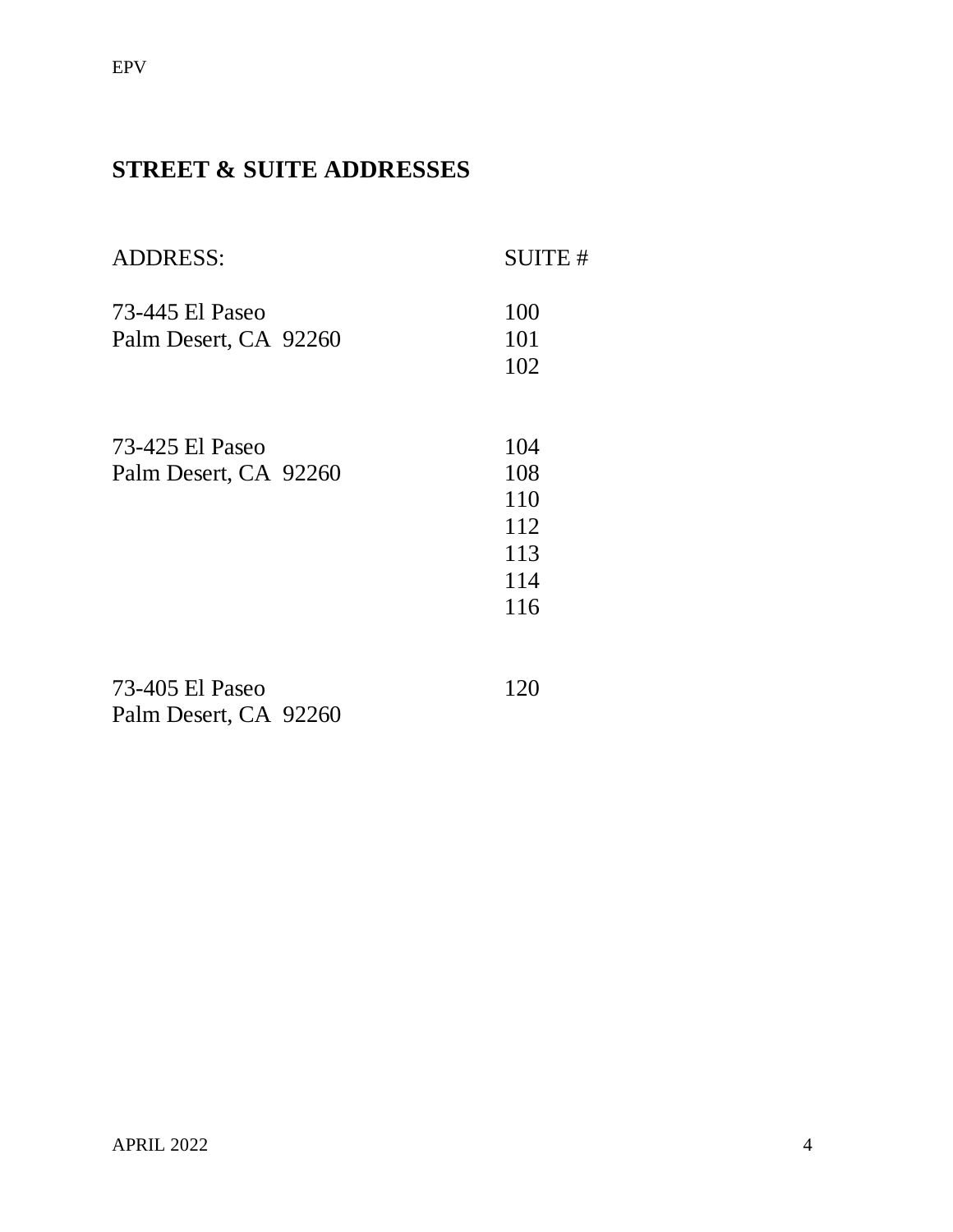## **VENDOR CONTACT LIST**

## REQUIRED CONSTRUCTION CONTRACTORS

| <b>TYPE</b>      | <b>NAME</b>                  | <b>TELEPHONE</b> | <b>CONTACT</b>     | <b>E-MAIL</b>            |
|------------------|------------------------------|------------------|--------------------|--------------------------|
| Mall Roofer      | Al Miller and Sons Roofing   | 760-346-1214     | <b>Russ Miller</b> | russ@almillerroofing.com |
| Smoke/Fire Alarm | Desert Alarm                 | 800-726-1779     | Manny Puga         | manny@desertalarm.com    |
| Sprinklers       | Desert Fire Extinguisher Co. | 760-322-0995     | Ronnie Cherques    | ronnie@desert-fire.com   |

## PREFERRED CONSTRUCTION CONTRACTORS

| <b>TYPE</b>       | <b>NAME</b>                               | <b>TELEPHONE</b> | <b>CONTACT</b>          |
|-------------------|-------------------------------------------|------------------|-------------------------|
| Awnings           | Above All Awnings                         | 760-340-3205     | James Utterback         |
| Demo Services     | J.R. Lennen Construction, Inc.            | 760-328-1200     | Jack Lennen             |
| Demo Services     | <b>Premier Construction &amp; Remodel</b> | 760-770-6922     | Robert DeVille          |
| <b>Doors</b>      | Palm Desert Door & Hardware               | 760-770-7781     | Dale Paul               |
| Electrical        | M. Alvarez Electric                       | 760-343-0862     | Manny Alvarez           |
| Electrical        | MG Construction & Electric, Inc.          | 760-770-5696     | <b>Miguel Gonzales</b>  |
| <b>HVAC</b>       | Mendez Air Conditioning & Heating         | 760-343-5041     | <b>Enrique Mendez</b>   |
| Painting          | D&D Painting                              | 760-202-8100     | Doug DeOliveria         |
| Pavers            | <b>Farley Interlocking Pavingstones</b>   | 760-773-3960     | Charissa Farley         |
| Plumbing          | Roto Rooter                               | 760-346-1736     | Roger Miranda           |
| Roll off dumpster | <b>Burrtec</b>                            | 760-340-2113     | <b>Customer Service</b> |
| Signs             | Canyon Print & Signs                      | 760-832-8433     | <b>Jack Rivers</b>      |
|                   |                                           |                  |                         |
|                   |                                           |                  |                         |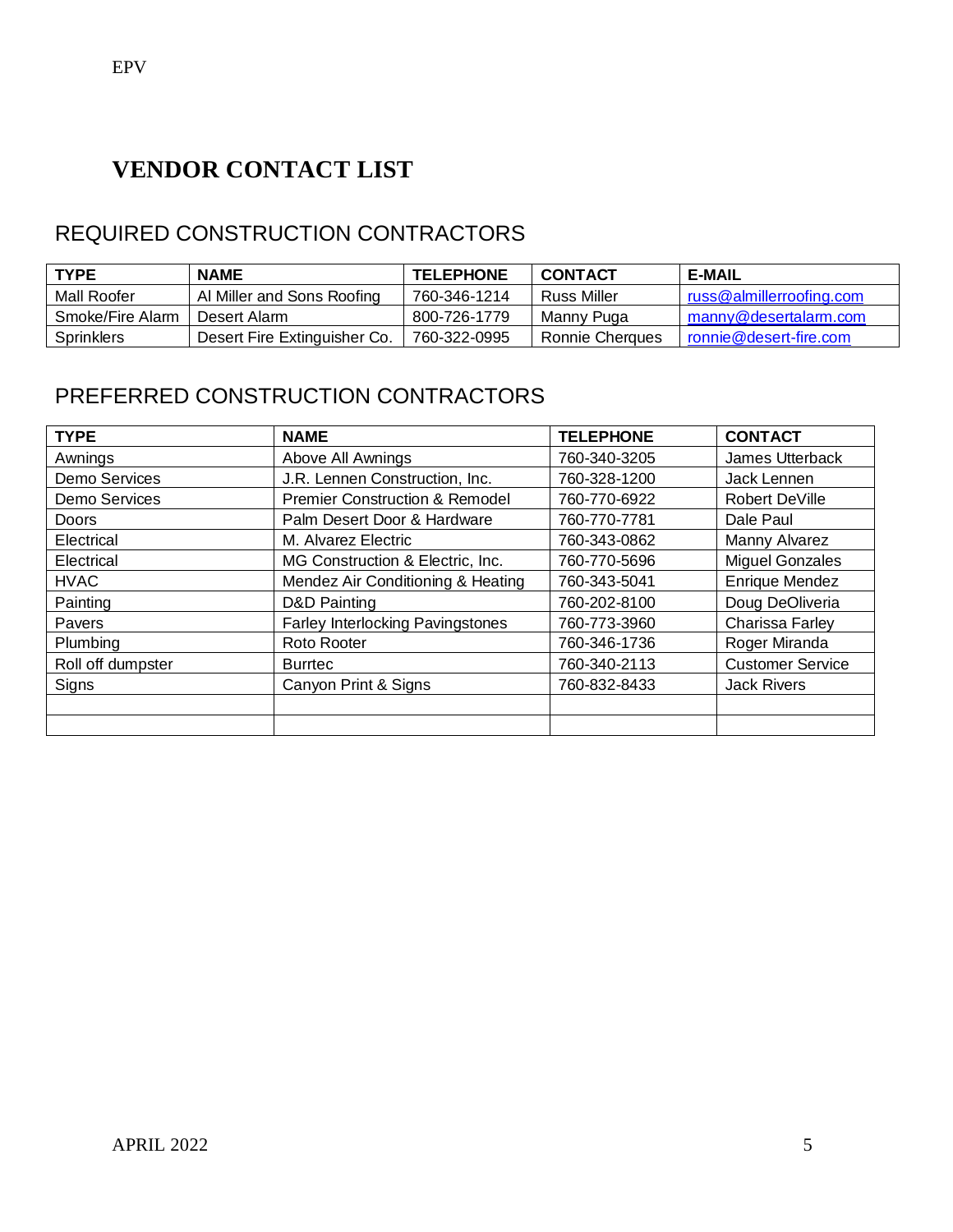## **TENANT START-UP CONTACT LIST**

## **DESERT ALARM, INC**

73-168 Highway 111, Suite 204, Palm Desert, CA 92260 Troy Clark: 800-726-1779

## **BURRTEC WASTE & RECYCLING**

41-575 Eclectic Street, Palm Desert, CA 92260 760-340-2113 (fax: 760-340-2732)

## **CITY OF PALM DESERT**

73-510 Fred Waring Drive, Palm Desert, CA 92260 760-346-0611 (fax: 760-341-4564)

## **COACHELLA VALLEY WATER DISTRICT**

(Restaurants only) PO Box 1058, Coachella, CA 92236 800-262-2651 or 760-398-2651

## **RIVERSIDE COUNTY FIRE DEPARTMENT**

73-510 Fred Waring Drive, Palm Desert, CA 92260 760-346-1870

## **DESERT FIRE EXTINGUISHER CO., INC. (sprinkler system)**

558 E. Industrial Place, Palm Springs, CA 92264 760-322-0995

## **SOUTHERN CALIFORNIA EDISON (Electric)**

No physical address, must be done via telephone \* NEED address, building #, suite # 800-990-7788

## **TIME WARNER CABLE (CATV)**

41-725 Cook Street, Palm Desert, CA 92260 760-340-2225

**FRONTIER (Telephone)** 800-921-8101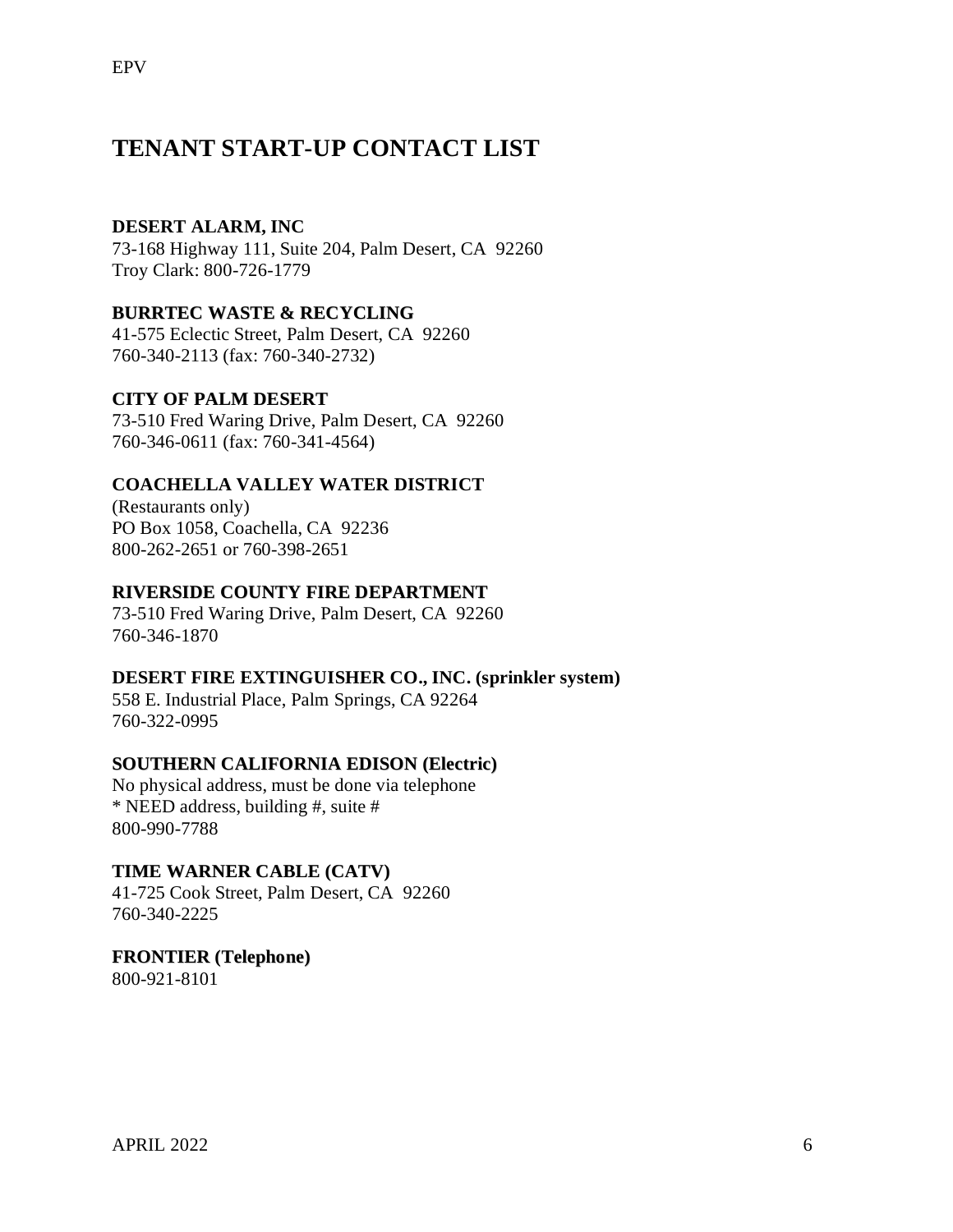## **City of Palm Desert**

73-510 Fred Waring Drive, Palm Desert, California 92260-2578 **\_\_\_\_\_\_\_\_\_\_\_\_\_\_\_\_\_\_\_\_\_\_\_\_\_\_\_\_\_\_\_\_\_\_\_\_\_\_\_\_\_\_\_\_\_\_\_\_\_\_\_\_\_\_\_\_\_\_\_\_\_\_\_\_\_\_\_\_\_**

Telephone (760) 346-0611 Fax (760) 341-4564

## CONTRACTOR SUBLIST

Dear Contractor:

The City of Palm Desert has a business License tax ordinance requiring all state licensed contractors and subcontractors working in Palm Desert to have a business tax certificate.

Section 5.20.020 and 5.78.010 (B) of the ordinance requires all primary contractors and owner/builders contracting with licensed contractor and subcontractors in constructing a project, to provide the City with a list of all their subcontractors and delivery companies, other than common carriers. Each company or person must obtain the required business license certificate before a final inspection of the project will be given.

YOU MUST SUBMIT THE LIST IN ADVANCE OF YOUR REQUEST FOR A FINAL INSPECTION. This will enable the City to ensure that all subcontractors and delivery companies have a business license tax certificate. The following information must be provided for each subcontractor or individual on the list: NAME, ADDRESS, PHONE NUMBER, STATE CONTRACTORS NUMBER AND CITY BUSINESS LICENSE NUMBER.

It is recommended that you require all of your subcontractors to show proof of the business license tax certificate before allowing any work to be started. This will prevent any delays of your request for a final inspection.

If you have any questions or concerns regarding this list, please contact the Business Support Center at (760) 346-0611.

Sincerely,

Martin Alvarez Economic Development Director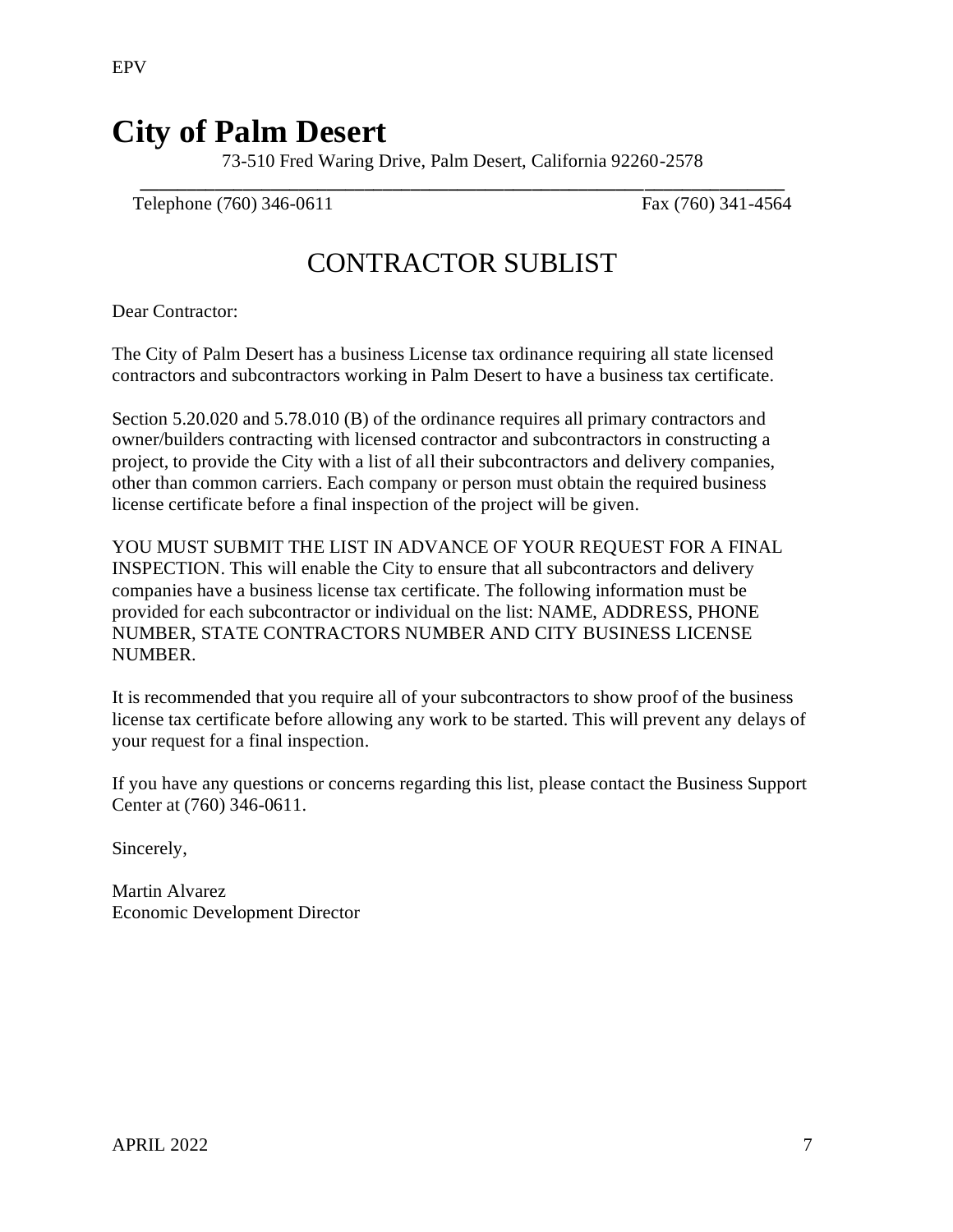## **FORWARD TO RULES AND REGULATIONS**

The following rules and regulations contain the criteria and procedures to be strictly observed by Tenants, their contractors, and other representatives to insure the efficient construction of the Tenant spaces. Conformance to the criteria and procedures in this manual will expedite the construction of the Tenant stores. It is imperative that you and your contractors have a mutual understanding of the lease, its attached exhibits and the contents of this manual.

### **TENANT DRAWING SUBMISSION REQUIREMENTS**

#### **Approval of Tenant Plans**

All Tenants are required to have their construction documents and signage shop drawings reviewed and approved by Taubman Company prior to the start of construction.

Preliminary and final approval made in good faith does not restrict Landlord from further comments on Construction Documents.

Tenant shall prepare all its plans and perform all work to comply with all governing statutes, ordinances, regulations, codes, and insurance rating boards; take out all necessary permits and obtain certificates of occupancy for the work performed by Tenant, all subject to Landlord's approval. **Landlord's approval of Tenant's Plans does not relieve the Tenant of its obligation to complete its work in accordance with this manual and the terms of the lease. Landlord's approval shall not constitute an implication, representation, or certification by Landlord that said working drawings or Tenant's work is in compliance with said statutes, codes, ordinances and other regulations.**

#### **PERMIT APPLICATION AND REQUIREMENTS**

#### **Building Department**

Specific questions regarding the applicable codes or items within the code and/or permits or permit fees should be directed to the proper authorities at Building and Safety, City of Palm Desert.

#### **Permit Application**

To obtain the required City of Palm Desert and Riverside County permits, the Tenant or Tenant's construction representative must submit stamped working drawings and specifications stamped and signed by Tenant's architect to the proper jurisdictional authorities. Coordinate drawing submission requirements with the City and County building departments.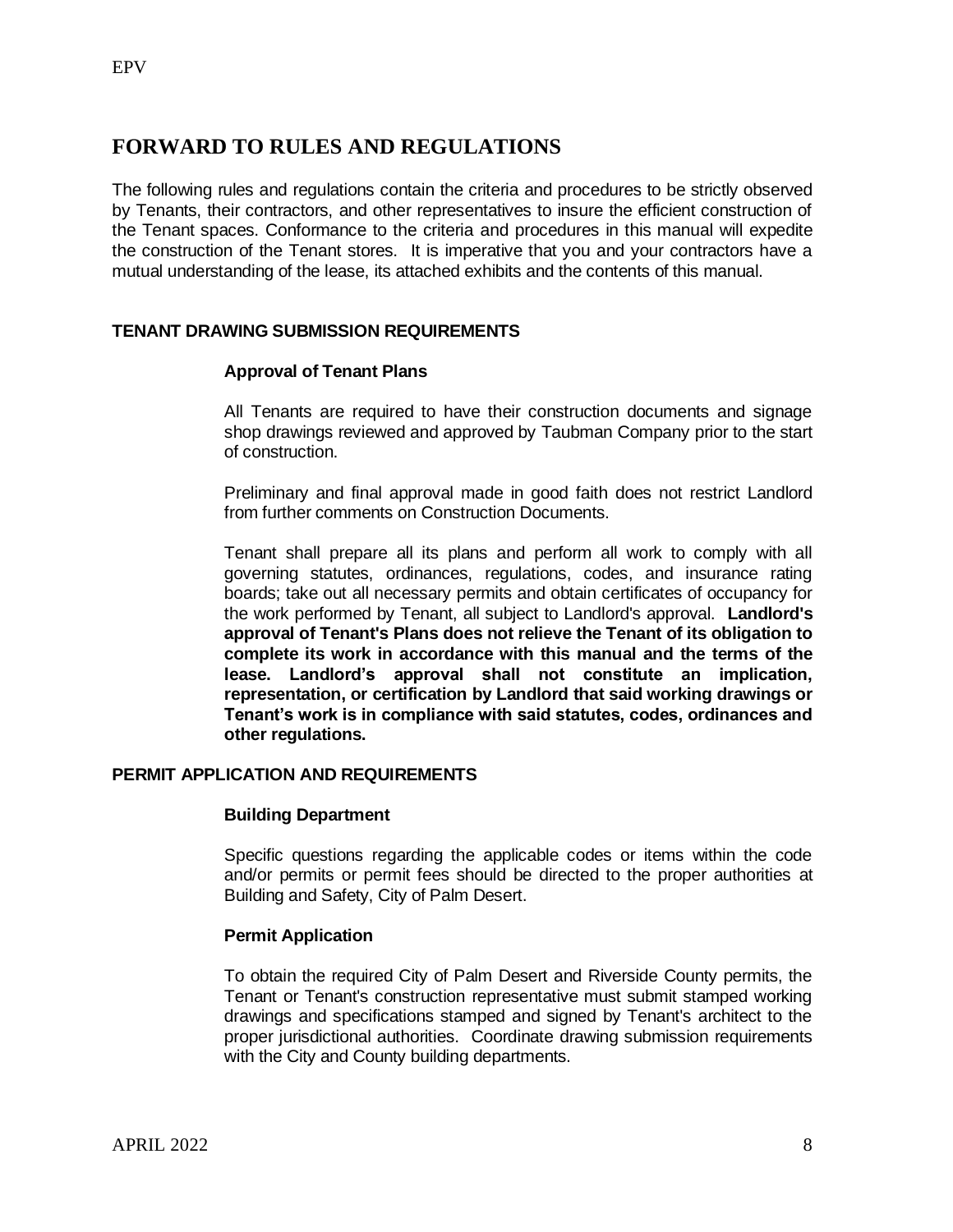Prior to the issuance of a building permit, all restaurant (food) Tenants must submit complete sets of stamped working drawings and specifications to the proper jurisdictional authorities as needed for review and approval. Coordinate drawing submission requirements with the local Health Department.

#### **Handicapped Requirements**

Each Tenant shall verify with the Building Department the provisions for the handicapped and any ADA requirements as required by entities having jurisdictional authority.

#### **CONSTRUCTION RULES AND PROCEDURES**

#### **Commencement of Construction**

The Construction Rules and Regulations are for all contractors and subcontractors working at the Property. If these rules are not strictly adhered to, the job will be stopped. These Construction Rules and Regulations include, but are not limited to the following:

Tenant shall commence Tenant's work within ten (10) days after receiving Landlord's written approval of Tenant's working drawings, or thereafter if otherwise directed by Landlord, and in no event shall finish later than the rent commencement date (as defined in the lease). All contractors must provide a full-time superintendent to be at the building at all times during construction. Prior to the start of construction, the Tenant's contractor shall check-in with the Landlord's on-site representative and shall submit prior to the commencement of construction, the following information and items:

- a. For Landlord's approval, the names, addresses, representatives' names, and telephone numbers of the General Contractor and all subcontractors. **EXHIBIT A**.
- b. Contractor's construction schedule.
- c. Performance and labor and material bonds for Tenant's Contractor, if so required by Landlord, in form and issued by a company reasonably satisfactory to Landlord.
- d. Certificates of Insurance.
- e. All contractors must have a building permit prior to the commencement of any work. The original permit must be displayed at the site and copy submitted to the Landlord's On-Site Representative.
- f. Required construction security deposit **\$5,000.00** payable to **The Gardens on El Paseo, LLC**. To be held by property management. Reference Construction deposit refund **EXHIBIT B**.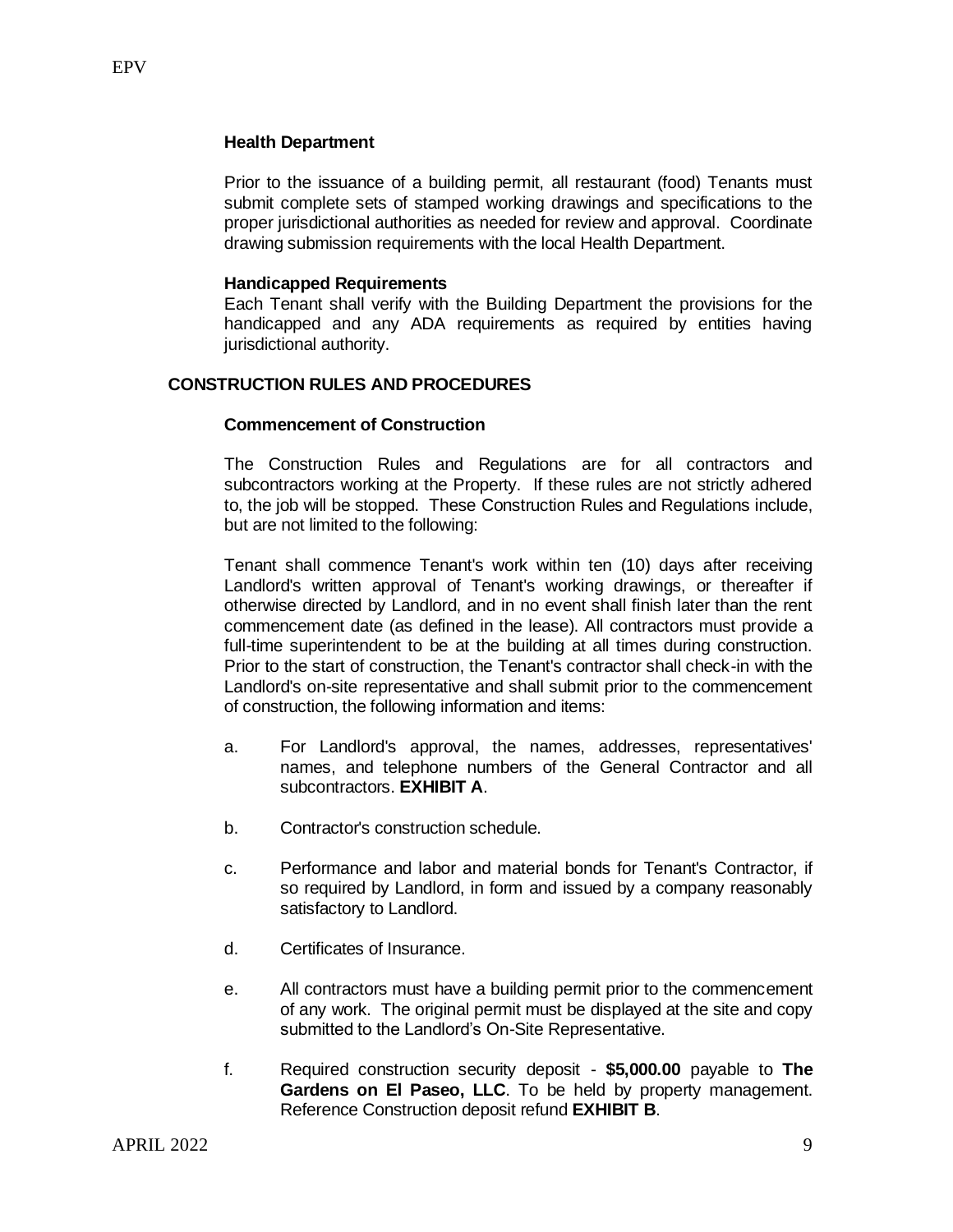- g. **ADDENDUM TO EXHIBIT B (Construction Charges)** signed copy by Contractor acknowledging Landlord's applicable construction fees to Contractor.
- h. Any and all other information required by Landlord's on-site representative.
- i. **Tenant must have a signed lease or a letter of indemnification signed by both the Landlord and the Tenant prior to Landlord's construction release.**

#### **CERTIFICATES OF INSURANCE**

Landlord and Tenant shall not permit Tenant's contractor to commence any work until all required insurance has been obtained and certificates evidencing such coverage have been delivered to Landlord's on-site representative. Tenant shall secure, pay for and maintain or cause Tenant's General Contractor to secure, pay for and maintain during the continuance of construction and fixturing work within the premises the following insurance, which shall provide in all policies that all endorsees shall be given thirty (30) days prior written notice of any alteration or termination of coverage, in the following amounts. All policies shall be written with insurers acceptable to the Landlord. **EXHIBIT C**.

- a. Tenant agrees to indemnify, defend, and hold harmless Landlord and its trustees, beneficiaries, partners, officers, agents and employees from and against all claims, liabilities, losses, damages, and expenses of whatever nature including those to the person and property of Tenant, its employees, agents, invitees, licensees, and others arising out of or in conjunction with the performance of Tenant's Work except to the extent same may arise out of Landlord's or its trustees', beneficiaries', partners', officers', agents' or employees' negligence, it being understood and agreed that the foregoing indemnity shall be in addition to the insurance requirements set forth above and shall not be in discharge of or in the substitution for same.
- b. Coordinate any additions or changes to the above insurance requirements with local mall management.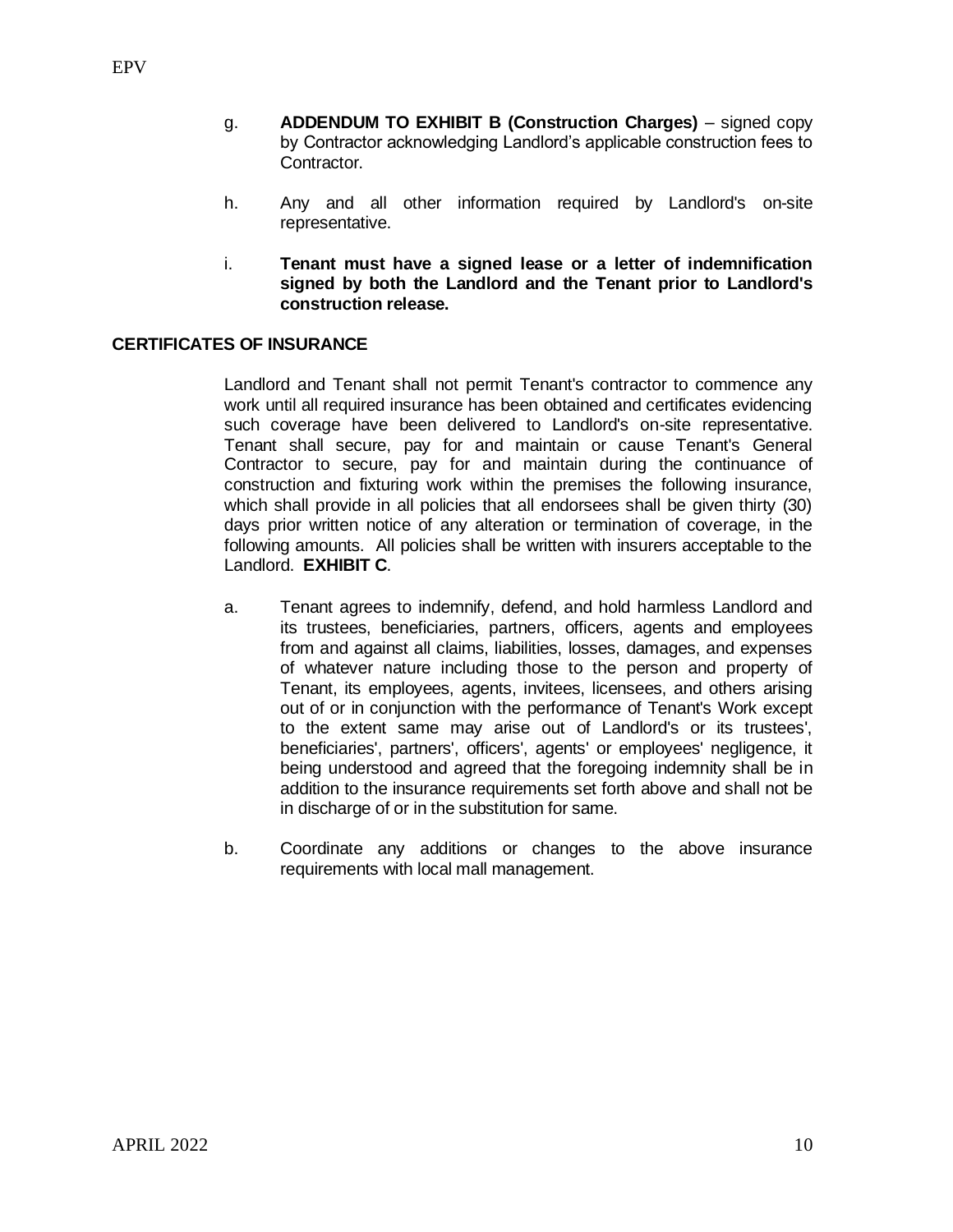#### **GENERAL REQUIREMENTS**

- a. All work must be coordinated with Landlord's On-Site Representative.
- b. Landlord shall have the right to perform on behalf of and for the account of Tenant, subject to reimbursement by Tenant or have the Tenant's General Contractor contract with Landlord's approved contractor at Tenant's expense. Such work shall include but not be limited to work which Landlord deems necessary to be done on an emergency basis and to work which pertains to structural components, roofing, utility systems, fire and life safety and the erection of temporary enclosure barricades for the premises.
- c. Landlord has the right to enter the premises at any time. A Landlord punch list will be issued at completion of the project. Items on the punch list must be completed and be acceptable to Landlord's On-Site Representative. Should any items, at the sole discretion of the Landlord, have major aesthetic implications, the Tenant will not be allowed to open until these items have been corrected and signed off by the Landlord.
- d. All work performed by Tenant shall be performed so as to cause the least possible interference with other Tenants and the operation of the building. Landlord shall have the right to impose reasonable requirements with respect to the timing and performance of Tenant's work in order to minimize such interference. Landlord shall have the right to order Tenant or any contractor or subcontractor who willfully violates Landlord's construction rules and regulations to cease work and to remove its equipment and employees from the building.
- e. Tenant's contractor shall maintain a complete accessible set of working drawings bearing Landlord's approval stamp at the premises during construction at all times.
- f. Storage of tools or materials outside of the Tenant's space is prohibited. All tools and materials are to be confined to the Tenant's space. The Landlord is to be held harmless and takes no responsibility for lost or stolen articles.
- g. Landlord reserves the right to make any on-site corrections, clarifications, and/or changes to the approved plans.
- h. Construction hours are from 7:00 am 5:30 pm Monday through Saturday, or as approved by Landlords local management. Deliveries and storefront work must be done before 10:00 am or after mall hours of 9 pm, Monday through Saturday, and before 11:00 am and after 6:00 pm on Sunday. Noisy construction such as tile cutting, saw cutting, etc. must be done before or after mall hours as noted.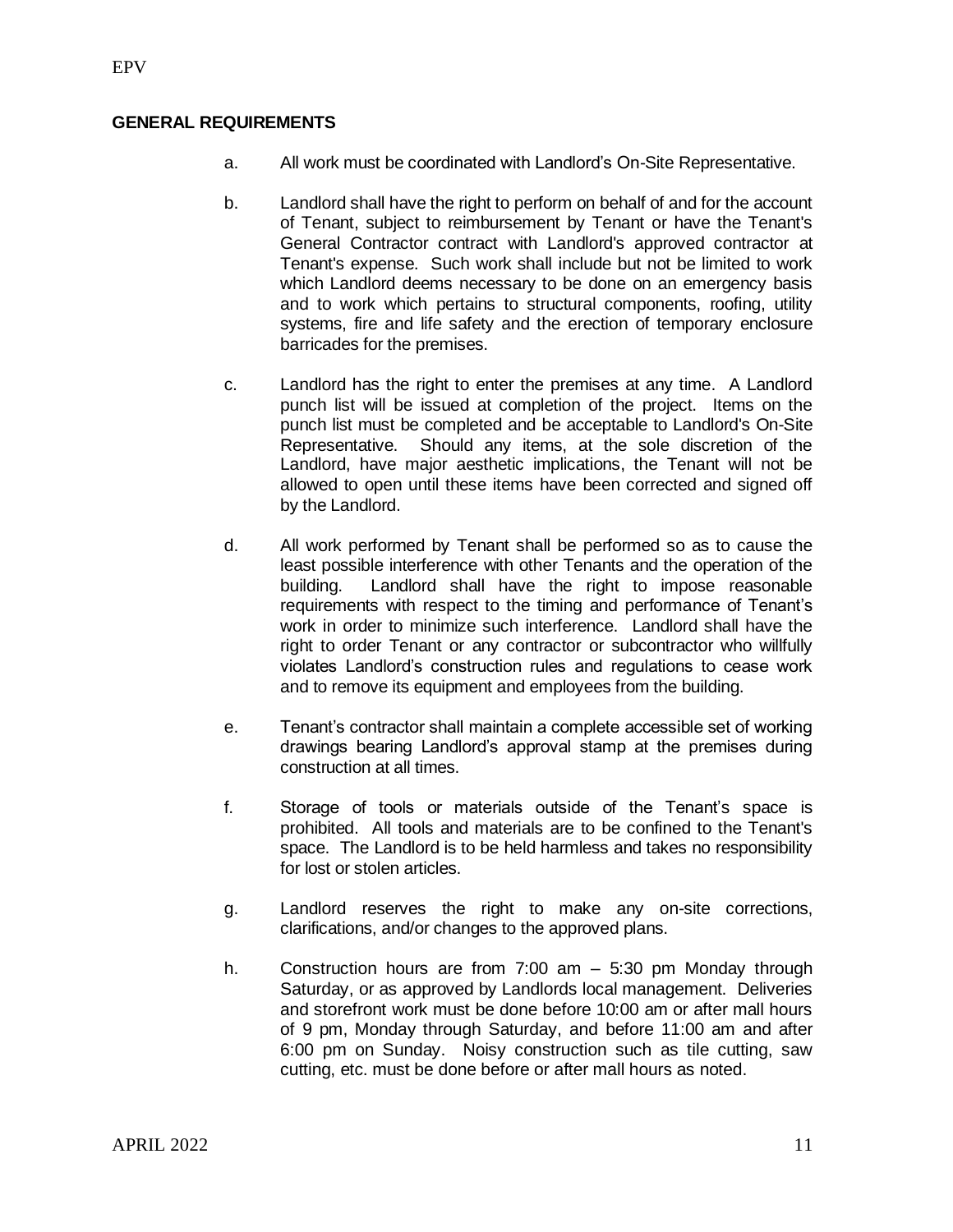#### **DELIVERIES AND ACCESS**

All deliveries of materials are to be made in the parking lot behind the center, and vehicles shall be removed immediately.

#### **TRASH REMOVAL**

Removal of all construction debris is the responsibility of the contractor, subcontractor and supplier. Accumulation of Tenant's trash and debris within the premises or in the common areas which is not removed by the Tenant may be removed by the Landlord at Tenant's expense. The Tenant contractor will be charged per each occurrence. Contractor must coordinate with onsite representative for location of dumpster/roll-off.

#### **PARKING**

Contractor parking is limited to the back area on the upper level of the parking structure at The Gardens on El Paseo, or in the back row of El Paseo Village. On site supervisor will advise contractors on where to park based on the time of year.

#### **UNLOADING**

Vehicles delivering materials or merchandise must be promptly unloaded and immediately removed from the area. Unattended vehicles may be towed at owner's expense.

#### **TEMPORARY UTILITIES**

The Tenant's G.C. is required to take out electrical service in their name prior to the start of construction for temporary utility use. If electrical and water service utilities are not available in the Tenant space at the time of construction, the Tenant will be charged a non-refundable monthly rate per square foot of the premises for temporary electrical and water service utilities used during Tenant's construction in accordance with the Lease. To obtain access to the electric room or the roof hatch, you will need to contact Landlord's representative.

#### **WORK PRACTICES**

Tenant agrees that it will not, either directly or indirectly, employ or permit the employment of any contractor, mechanic or laborer, if the use of such would, in the Landlord's opinion, create a difficulty, strike, or jurisdictional dispute with other contractors, mechanics or laborers engaged by others, or would in any way disturb the construction, security or operation of the shopping center or any part thereof. In the event of any conflict, Tenant, upon demand by Landlord, shall cause all contractors, mechanics or laborers, or all materials causing such interference, difficulty or conflicts, to leave or be removed from the shopping center. **Any costs associated with same shall be at Tenant's expense.**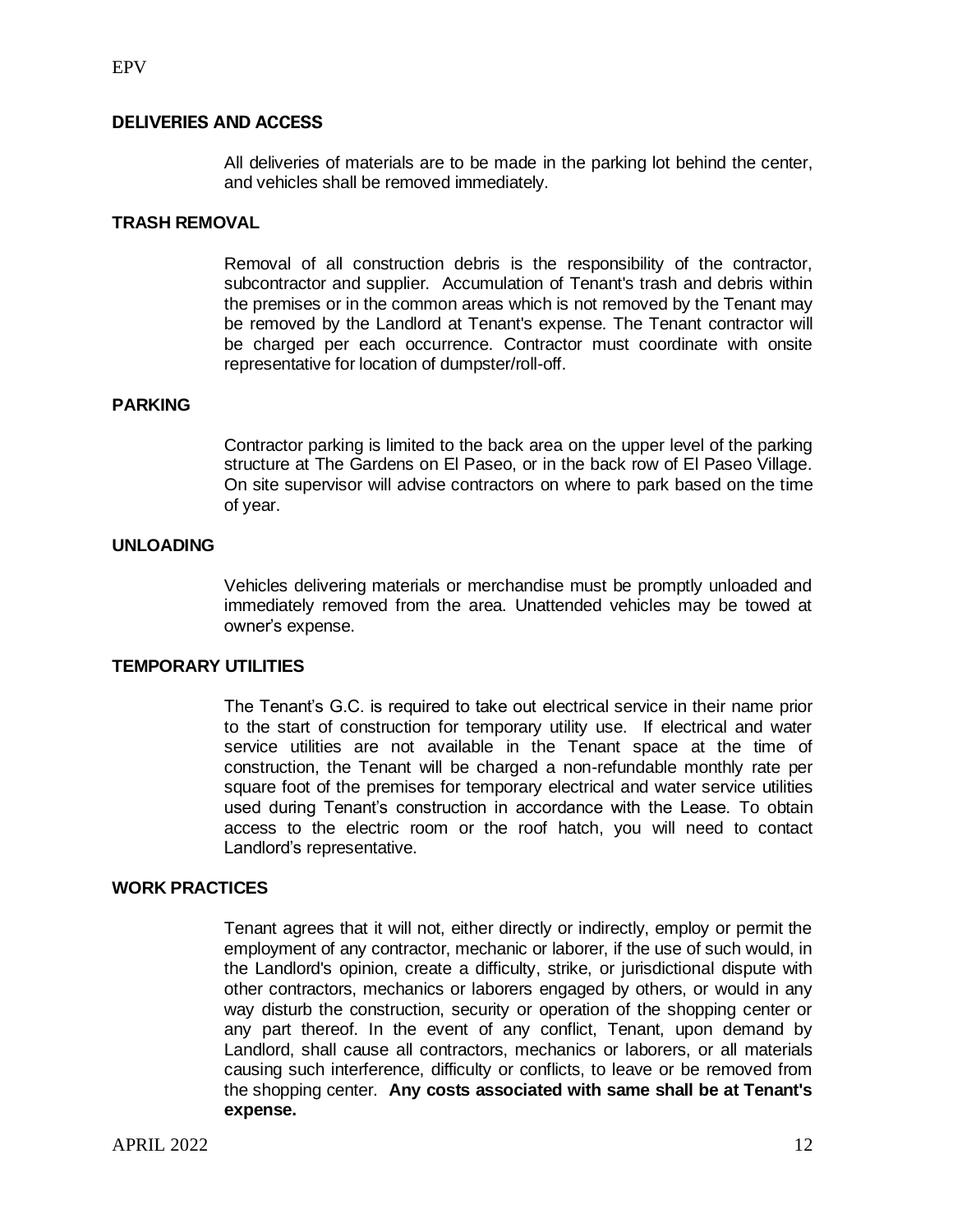#### **USE OF COMMON AREA**

At no time shall the common areas be used by the Tenant's contractor or its employees for any work, whatsoever, or for lounging, eating or rest breaks. All access through the common area must have protection supplied by the tenant's contractor as directed by the landlord.

#### **PROTECTION OF WORK AND PROPERTY**

If required, contractor must install a 12' barricade with lid (in applicable areas) and approved by the City of Palm Desert Building and Safety Department. The barricade cannot project more than 3' from the neutral piers. The barricade must be painted Frazee, color 8242W and beige tone vinyl base must be installed on this barricade. Any deviation from this specification must be approved by the landlord's representative. One door swinging inward is permitted in this barricade only if tenant's premise does not have a rear service door.

Prior to constructing the barricade, plywood/Masonite with plastic must be installed over Landlord's brick pavers in the projected area. The barricade walls must be built on this plywood. (If any damage occurs to the Landlord's pavers, the contractor will be charged for repairing or replacement). The barricade cannot be removed without first obtaining Landlord's approval.

Prior to and upon completion, contractor and Landlord's On-Site Representative shall walk common areas. Any damage to pavers or common areas will be repaired at the contractor's expense.

Tenant's contractor shall protect their work from damage and shall protect the work of other Tenants and Landlord common area from damage by Tenant, Tenant's contractor, and their employees and subcontractors.

## **STRICTLY PROHIBITED WORK AND PRACTICE**

- a. Combustible materials above finished ceilings or in any other concealed, non-sprinklered space are prohibited. For any potential work that could cause a fire hazard (cutting, welding, etc.) G.C. must obtain a FIRE PERMIT from the Facilities Superintendent prior to commencement of work.
- b. Imposing any excessive structural load, temporary or permanent, on any part of the Landlord's work or structure without the advance written approval of Landlord is prohibited.
- c. Cutting any openings in Landlord's floor slabs, walls, or roof is prohibited unless written approval is provided in advance by the Landlord.
- d. Installation or display of any construction sign is prohibited on any part of the building or on the leased premises.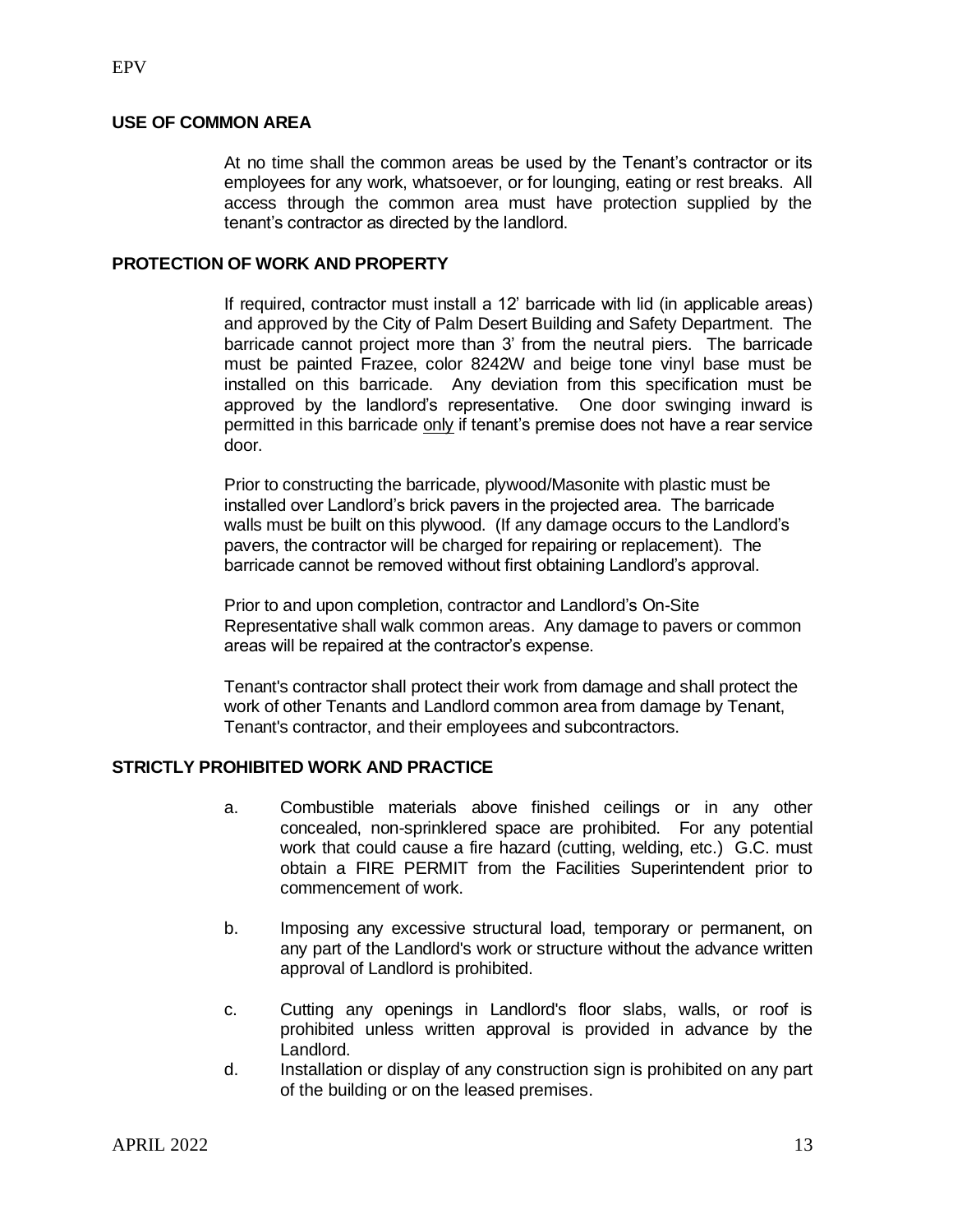- e. No Smoking on the job site.
- f. Any noisy construction activities must be performed after hours or as approved on an individual basis by the Landlord.
- g. Contractor to conform to Landlord's Hot Work Permit Program.

#### **OSHA**

Tenant and Tenant's contractor shall be solely responsible for conforming to all applicable requirements of OSHA.

#### **PERMANENT UTILITIES AND BUSINESS LICENSES**

Tenant shall make timely application and pay for all fees to the water, power and telephone utilities to secure permanent service and to the appropriate governmental authorities for all required business permits and licenses.

#### **GUARANTEES**

Tenant shall require any person performing any such work to guarantee the same to be free from any and all defects in workmanship and materials for one (1) year from the date of completion. Tenant shall also require any such person to be responsible for the replacement or repair, without additional charge, of any and all work done or furnished by such person, which shall become defective within one (1) year after substantial completion of the work. All warranties or guarantees as to materials or workmanship with respect to Tenant's work shall be contained in the contract or subcontract and so written that such guarantees and warranties shall insure to the benefit of both Landlord and Tenant, as their respective interests appear, and so such guarantees and warranties can be directly enforced by either. Tenant covenants to give Landlord any assignment or other assurances necessary to affect the same.

#### **CERTIFICATE OF OCCUPANCY**

Tenant shall be responsible to obtain a Certificate of Occupancy promptly following the completion of Tenant's work, and shall promptly forward a copy to the Landlord's on-site representative.

#### **LANDLORD IMPROVEMENTS**

Tenant acknowledges that Landlord shall have the right to charge Tenant for certain improvements, additions and other work performed or caused to be performed to the leased premises by the Landlord, as notated in the Lease.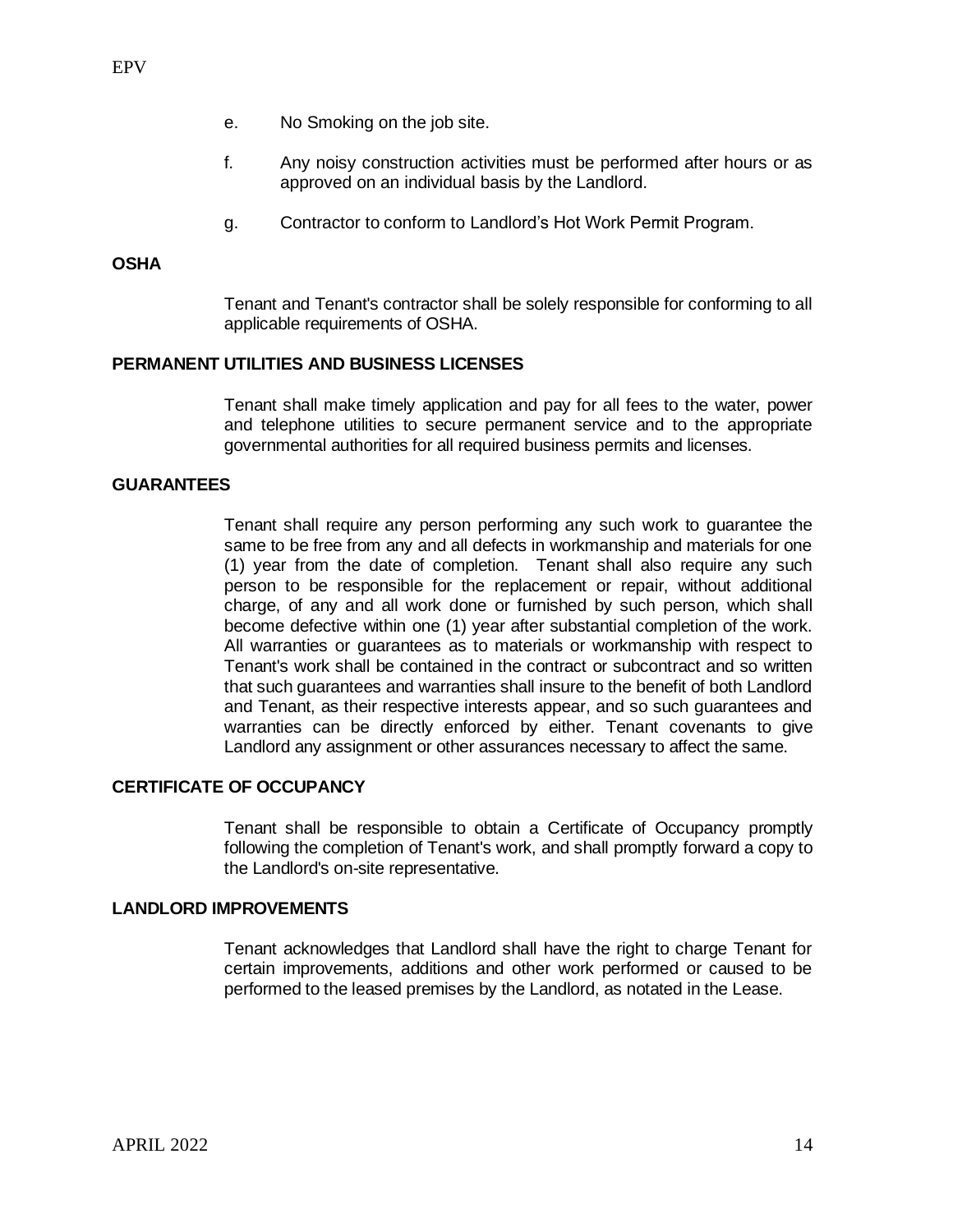### **LIENS**

Tenant agrees to deliver to Landlord the **original, notarized documentation** for a complete release from all liens from all general contractors, subcontractors and material suppliers arising out of Tenant's construction work.

#### **AS-BUILT DRAWINGS**

Within 30 days of Tenant's store opening, Tenant shall provide Landlord with one (1) set of reproducible as-built drawings and specifications indicating all changes made from the original drawings during construction.

### **LANDLORD APPROVED CONTRACTORS AND OTHER REQUIREMENTS**

REFER TO PAGE 5 FOR LIST OF REQUIRED CONSTRUCTION CONTRACTORS

- a. Any and all roof penetrations must be performed by Landlord's roofing contractor and contracted by Tenant's G.C. at Tenant's expense. Tenant's contractor must obtain approval for location of all roof top equipment. Upon receipt of approval, any work involving venting, opening, sealing, waterproofing, or any altering of the roof shall be performed by Landlord's roofing contractor. Tenant contractor shall schedule and contract this work directly with the Landlord's roofer. In no event shall anyone other than the Landlord's designated contractor perform this work. Tenant's contractor must notify Landlord's representative 48 hours prior to setting any roof top equipment. Tenant's contractor shall review location crane with Landlord's representative. Tenant is responsible for any special permitting required by the city.
- b. Tenant's General Contractor must contract directly with Landlord's **required** sprinkler contractor for any sprinkler modification work at Tenant's expense.
- c. Any final tie-in to Landlord's smoke/fire alarm panels must be done by Landlord's **required** contractor at Tenant's expense. Tenant contractor must insure that the fire alarm system is approved and installed in accordance with municipality fire code requirements.

#### **AS-IS CONDITIONS**

Certain leases state that the Tenant takes the space in an "as-is condition". By doing so, any upgrades, whatsoever, that must be performed to the space to accommodate the Tenant will be done by the Tenant at the Tenant's expense. Some Tenant work will be required to be completed by the Landlord's approved contractors contracted directly by the Tenant's General Contractor.

#### **LANDLORD'S LETTER OF ACCEPTANCE**

Upon completion of Tenant's construction and fixturing work within the premises, Landlord's designated representative shall inspect the premises and, if the premises are acceptable, a Letter of Acceptance shall be issued by said representative for the premises. The issuing of said Letter of Acceptance shall be contingent upon the following: Tenant shall have satisfactorily completed Tenant's work in accordance with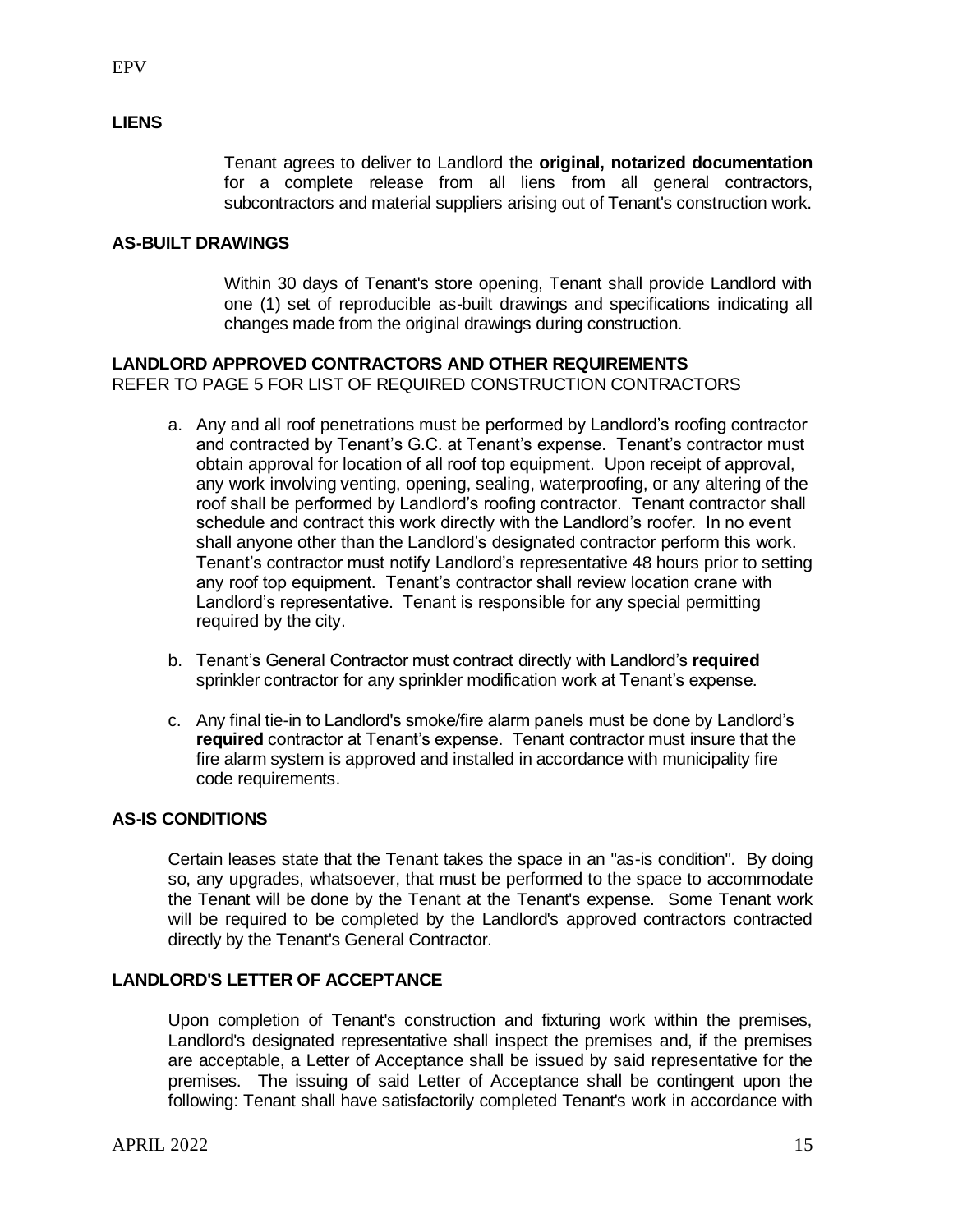the working drawings as approved by Landlord including completion of all Landlord punch list items. Unless Landlord expressly agrees in writing otherwise, Tenant shall not open the premises for business until Landlord issues the Letter of Acceptance.

### **CONTRACTOR ACKNOWLEDGEMENT**

Terms & Conditions of Contractor Check-In Package. **EXHIBIT D**.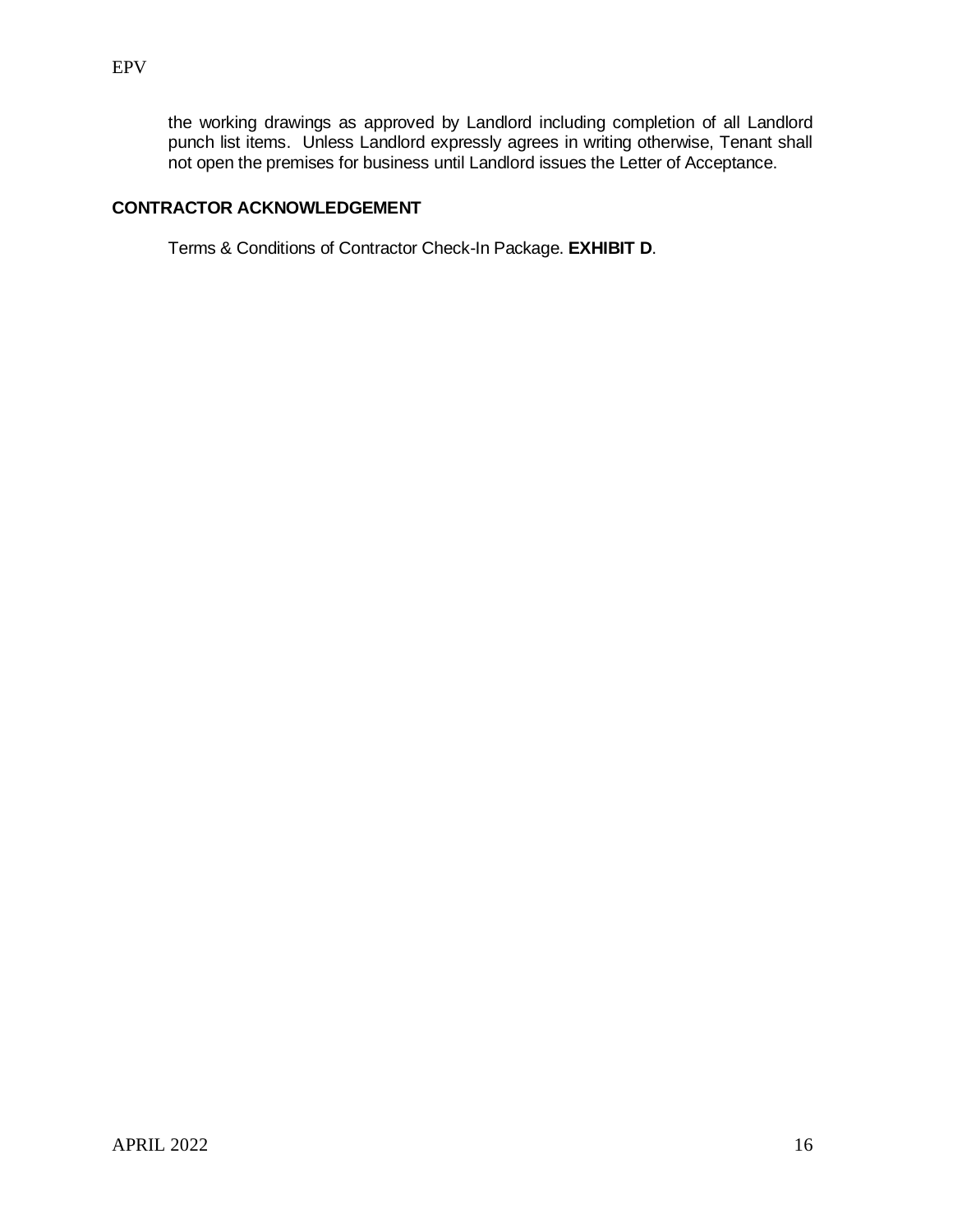## **EXHIBIT A**

| <b>STORE NAME</b>                 |  |
|-----------------------------------|--|
| <b>START DATE</b>                 |  |
| <b>GENERAL CONTRACTOR COMPANY</b> |  |
| <b>ADDRESS</b>                    |  |
| <b>PHONE</b>                      |  |
| <b>EMERGENCY NO.</b>              |  |
| <b>SUPERINTENDENT</b>             |  |
| <b>CELL PHONE NUMBER</b>          |  |
|                                   |  |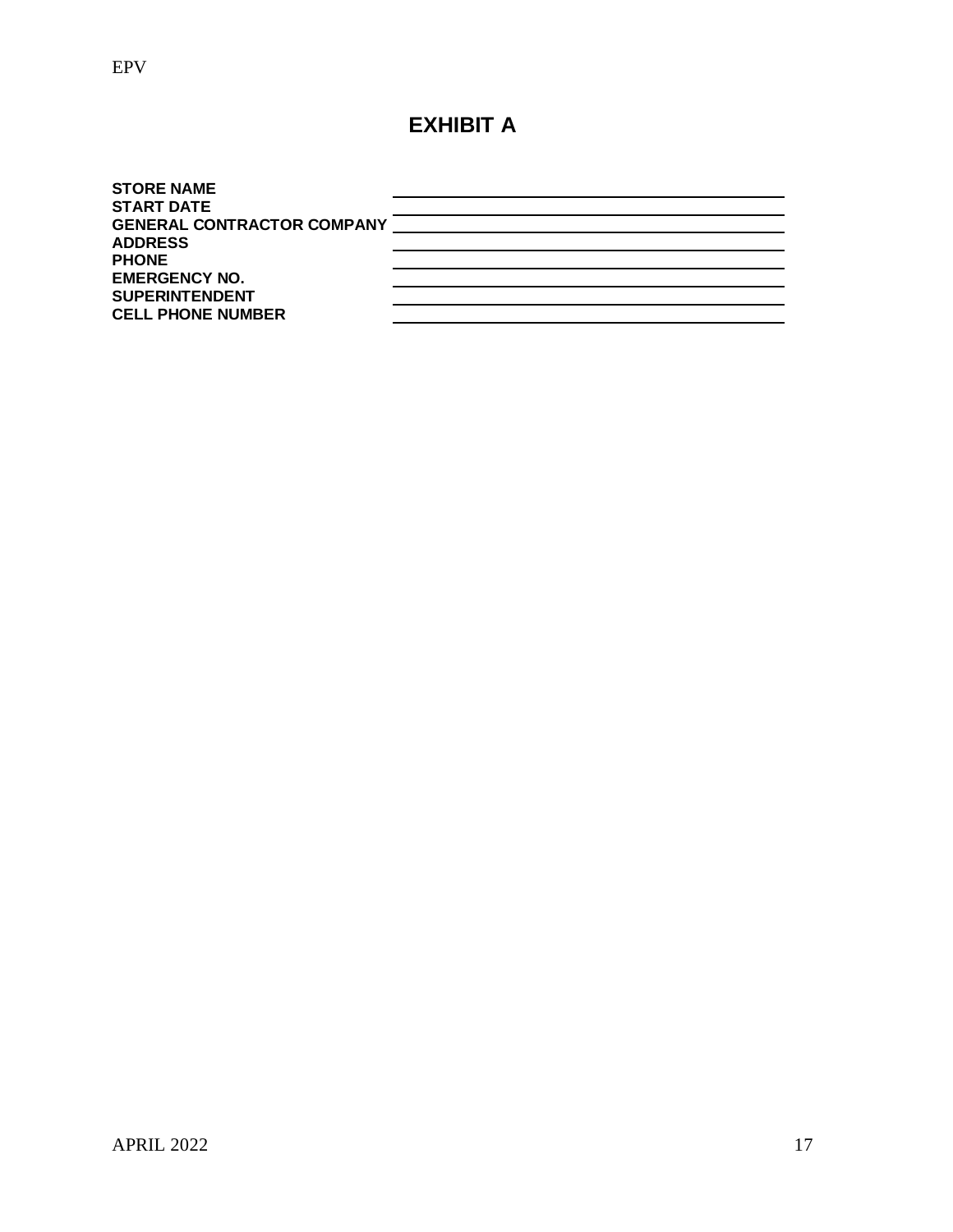## **EXHIBIT B**

## CONSTRUCTION DEPOSIT REFUND

The following items must be complete or submitted prior to contractor's deposit refund:

- 1. Copy of Final Certificate of Occupancy
- 2. All work completed and approved by mall management
- 3. Contractor's affidavit
- 4. Contractor's final / unconditional / original waiver of lien (attached)
- 5. Subcontractor final / unconditional / original waiver of lien
- 6. Chargebacks paid for:
	- a. Landlord flooring material
	- b. Sprinkler shut downs
	- c. Construction damages if applicable
	- d. Cleaning fees if applicable
	- e. Storefront barricade and graphics
	- f. Temporary utilities
	- g. Security Personnel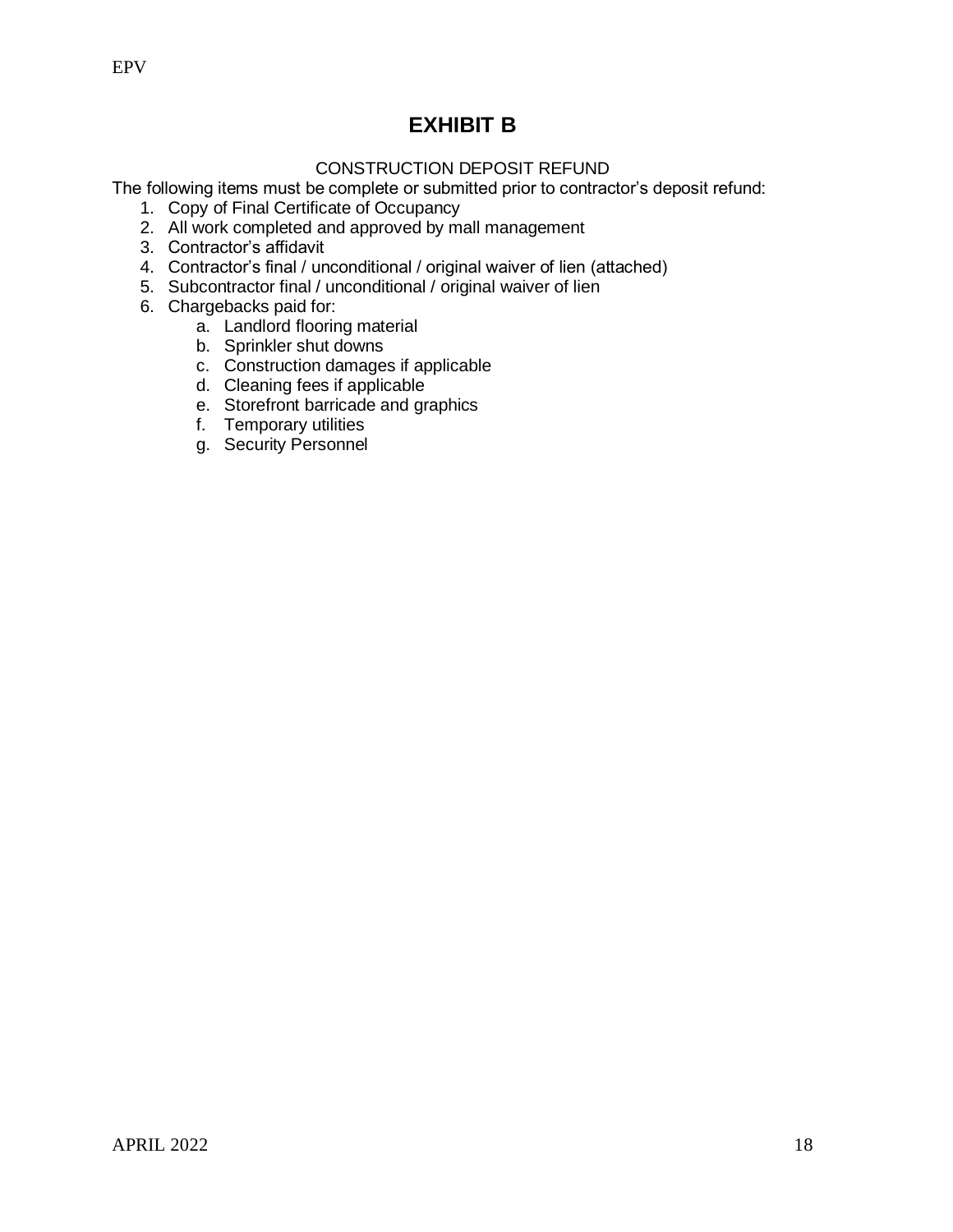## **ADDENDUM TO EXHIBIT B (Construction Charges)**

| <b>Facility Fee Schedule</b> without applicable tax (1) |                        |                                                                            |                     |                |            |
|---------------------------------------------------------|------------------------|----------------------------------------------------------------------------|---------------------|----------------|------------|
| Fee Schedule Established - 12.31.13                     |                        |                                                                            |                     |                |            |
|                                                         |                        |                                                                            |                     |                |            |
|                                                         | Sprinkler Shutdown Fee | <b>Facility Fee</b>                                                        | <b>Facility Fee</b> | Crane Lift (2) | Helicopter |
|                                                         |                        |                                                                            |                     |                |            |
| Year                                                    | per shutdown           | store front up to 25ft   store front over 25ft   minimum fee   minimum fee |                     |                |            |
| 2022                                                    | 625                    | 1.200                                                                      | 1.600               | 525            |            |

- **STORAGE POD PLACEMENT: \$500 / month**
- **SECURITY GUARD: \$50 / hour per each security guard**
- **NOISE DISTURBANCES DURING CENTER HOURS: \$100 per occurrence**
- **CLEANING / JANITORIAL SERVICES: \$100 per occurrence**

**Acknowledged & Agreed Upon by:**

**\_\_\_\_\_\_\_\_\_\_\_\_\_\_\_\_\_\_\_\_\_\_\_\_\_\_\_\_\_\_\_\_\_\_\_\_**

**\_\_\_\_\_\_\_\_\_\_\_\_\_\_\_\_\_\_\_\_\_\_\_\_\_\_\_\_\_\_\_\_\_\_\_\_**

**Contractor Name (Print)**

**Signed Date**

APRIL 2022 19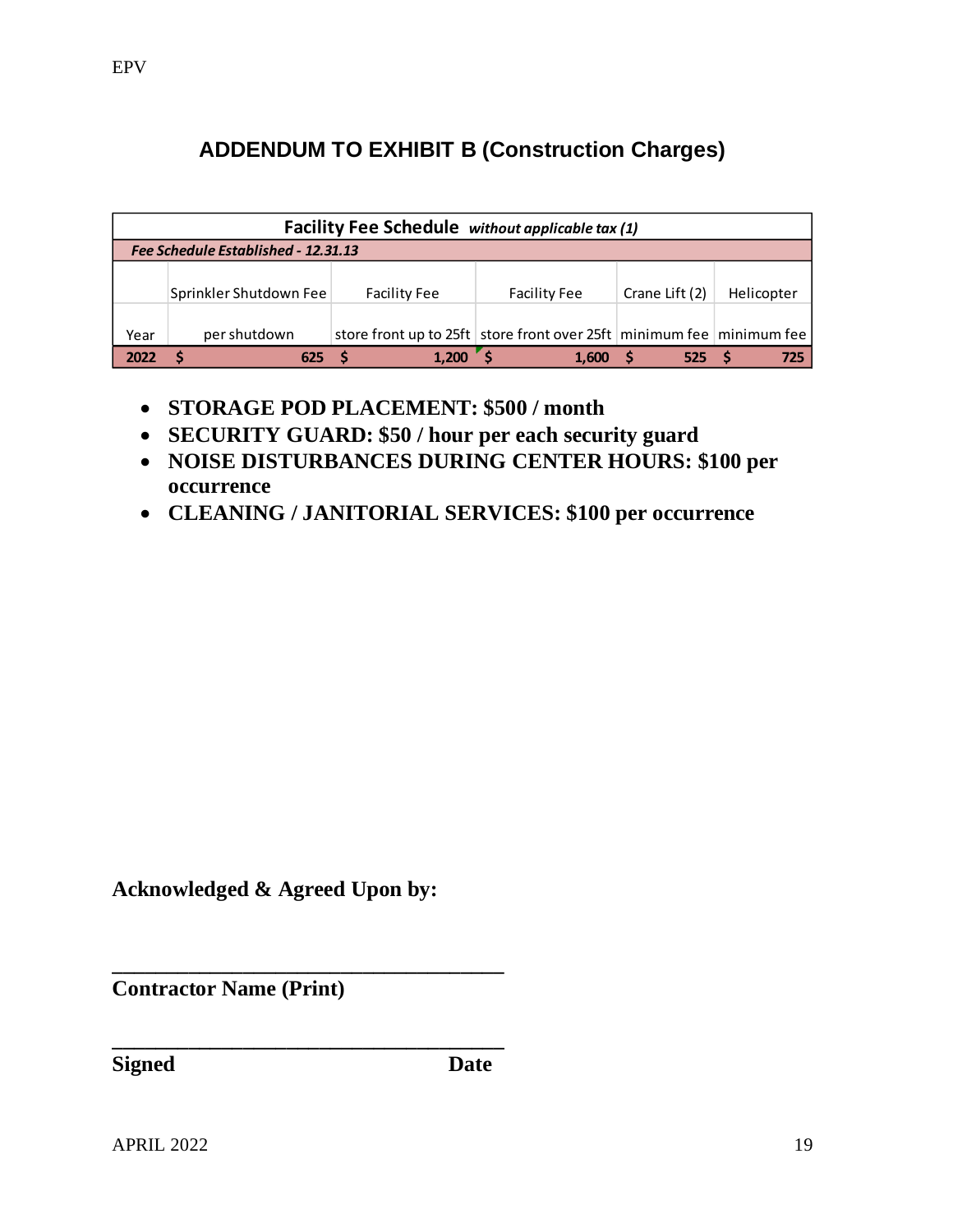## **EXHIBIT C**

## **TENANT CONTRACTOR CERTIFICATE ON INSURANCE REQUIREMENTS THE GARDENS ON EL PASEO EL PASEO VILLAGE**

73-545 El Paseo, Suite 2500, Palm Desert, CA 92260 T: 760-862-1990 F: 760-862-1884 For assistance contact Patrick Klein e-mail [pklein@taubman.com](mailto:pklein@taubman.com)

## **GENERAL LIABILITY**

Commercial general liability insurance including bodily injury, property damage, personal injury or death, contractual liability in a combined single limit in the amount of not less than \$2,000,000 for each occurrence and in the aggregate

**NOTE:** A combined total of \$1,000,000 general liability and not less than \$1,000,000 Umbrella/Excess will suffice as \$2,000,000 occurrence and in the aggregate.

## **AUTOMOBILE LIABILITY**

Commercial automobile liability insurance for bodily injury and property damage including owned, non-owned and hired vehicles in a combined single limit amount of not less than \$1,000,000 for each person per occurrence.

## **UMBRELLA/EXCESS**

An Umbrella/Excess policy must be procured as a way to increase the limits of General Liability and Workers Compensation and Employers' Liability if the minimum requirements as stated in each category are not met.

## **WORKERS COMPENSATION AND EMPLOYERS' LIABILITY**

Workers compensation insurance with a limit of not less than \$2,000,000. In accordance with the laws of the State of California and any other state in which the services are being performed and Employer's Liability Insurance with limits of not less than

\$1,000,000 E.I. EACH ACCIDENT

\$1,000,000 E.I. DISEASE-EA EMPLOYEE

\$1,000,000 E.I. DISEASE-POLICY LIMIT

Additionally, the box indicating "WC Statutory Limits" needs to be checked.

**NOTE:** A combined total of above required minimums in the State of California, and not less than \$1,000,000 Umbrella/Excess will suffice as \$2,000,000 occurrence and in the aggregate.

## **ADDITIONAL INSURED LANGUAGE**

The Gardens on El Paseo LLC, El Paseo Village LLC, and The Taubman Company LLC are designated as additional insureds.

## **CERTIFICATE HOLDER/MAILING ADDRESS**

The Gardens on El Paseo/El Paseo Village Attn: Patrick Klein, Management Office 73-545 El Paseo, Suite 2500 Palm Desert, CA 92260

 $APRIL$  2022 20